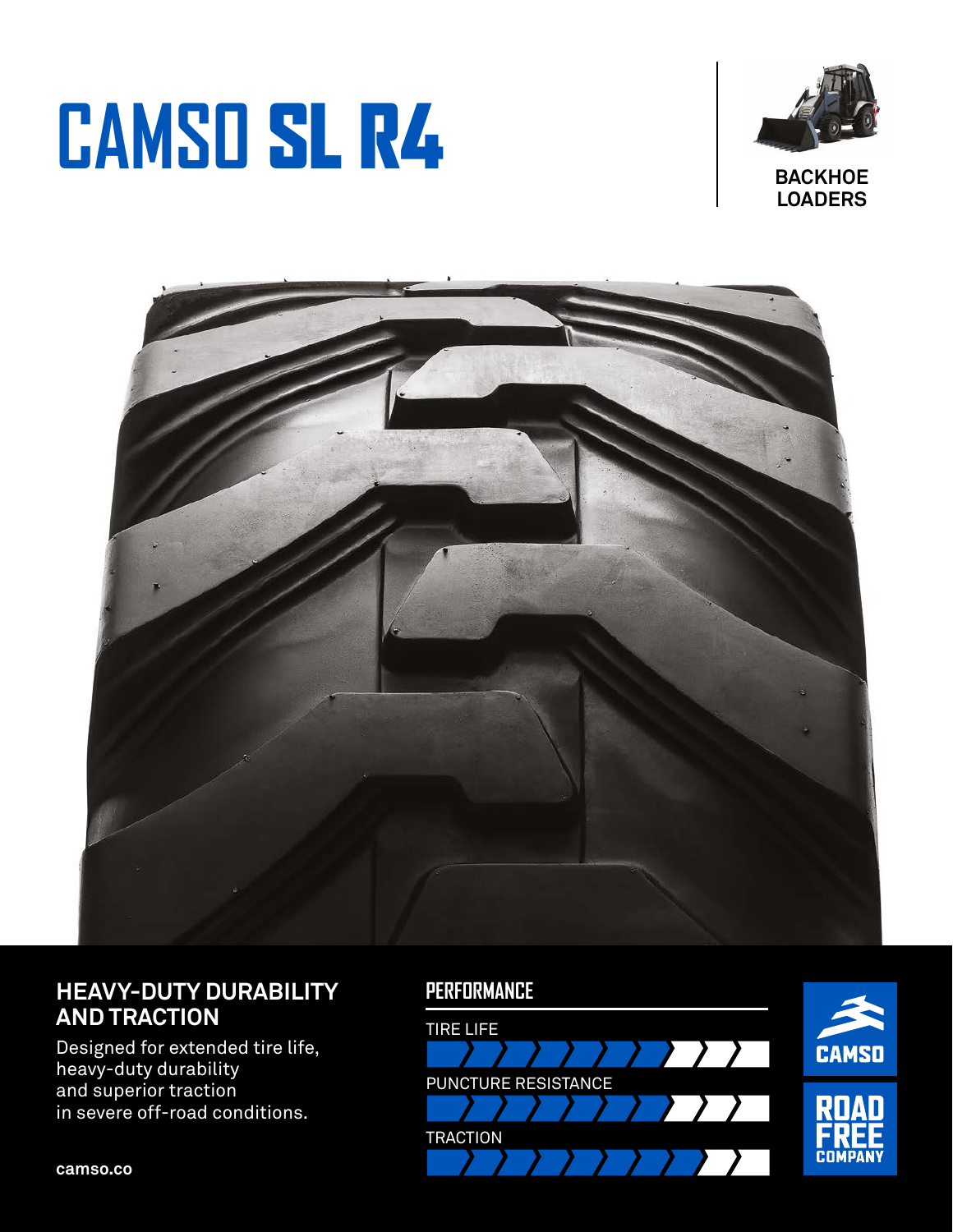# **CAMSO** SL R4

#### **HEAVY-DUTY CARCASS**

- Improves stability and side impact resistance
- **HAULER STEPPED TREAD DESIGN**
- Improves self-cleaning and stone ejection for excellent traction

#### **OPTIMIZED LUG-TO-VOID RATIO WITH EXTRA-DEEP TREAD**

■ Increases tread life and off-road traction

| <b>TIRE SIZE</b> | PR | TT/<br><b>TBLS</b> | <b>RIM SIZE</b> |                   | <b>ACTUAL TIRE</b><br><b>DIMENSIONS</b> |                      |                          |                     | AN IS           | <b>INFLATION</b><br><b>PRESSURE</b> |                             | MAXIMUM TIRE LOAD [kg] [lb] |                 |                   |                   |                          |
|------------------|----|--------------------|-----------------|-------------------|-----------------------------------------|----------------------|--------------------------|---------------------|-----------------|-------------------------------------|-----------------------------|-----------------------------|-----------------|-------------------|-------------------|--------------------------|
|                  |    |                    | Recommended     | Alternative       | 0.D.<br>[mm]<br>[in]                    | 0.W.<br>[mm]<br>[in] | 0.T.D.<br>[mm]<br>[32nd] | <b>LOAD</b><br>NDEX | SPEED<br>SYMBOL | [bar]<br>[PSI]                      | <b>APPLICATION</b>          | <b>Static</b>               | 8 km/h<br>5 mph | 16 km/h<br>10 mph | 40 km/h<br>25 mph | 50 km/h<br>30 mph        |
| 10.5/80-18       |    |                    | W9x18           | W8x18<br>9x18     | 873.0                                   | 282.0                | 22                       |                     | A6              | 4                                   | <b>DRIVE</b>                | 3220                        | 1770            | 1645              | 1225              | $\overline{a}$           |
|                  | 10 | <b>TBLS</b>        |                 |                   | 34.4                                    | 11.1                 | 28                       | 119                 |                 | 53                                  |                             | 7100                        | 3900            | 3650              | 2700              | $\overline{a}$           |
|                  |    |                    |                 |                   | 873.0                                   | 282.0                | 22                       |                     |                 | 4                                   | <b>FREE</b><br>ROLLING      | 3220                        | 2540            | 2360              | 1755              | $\overline{a}$           |
|                  |    |                    |                 |                   | 34.4                                    | 11.1                 | 28                       | 131                 |                 | 53                                  |                             | 7100                        | 5600            | 5200              | 3850              | $\overline{a}$           |
| 12.5/80-18       | 12 | <b>TBLS</b>        | W9x18           | 11x18             | 958.0                                   | 292.0                | 27                       | 129                 | A6              | 4                                   | <b>DRIVE</b>                | 4375                        | 2410            | 2240              | 1665              | $\overline{\phantom{a}}$ |
|                  |    |                    |                 |                   | 37.7                                    | 11.5                 | 34                       |                     |                 | 53                                  |                             | 9650                        | 5300            | 4950              | 3700              | ٠                        |
|                  |    |                    |                 |                   | 958.0                                   | 292.0                | 27                       | 142                 |                 | 4                                   | <b>FREE</b><br>ROLLING      | 4375                        | 3450            | 3205              | 2385              |                          |
|                  |    |                    |                 |                   | 37.7                                    | 11.5                 | 34                       |                     |                 | 53                                  |                             | 9650                        | 7600            | 7100              | 5250              | ÷,                       |
| 12.5/80-18       | 14 | <b>TBLS</b>        | W9x18           | 11x18             | 950.0                                   | 292.0                | 27                       | 134<br>146          | A6              | 4                                   | <b>DRIVE</b>                | 4980                        | 2760            | 2565              | 1910              | $\overline{a}$           |
|                  |    |                    |                 |                   | 37.4                                    | 11.5                 | 34                       |                     |                 | 61                                  |                             | 11000                       | 6100            | 5650              | 4200              | $\overline{a}$           |
|                  |    |                    |                 |                   | 950.0                                   | 292.0                | 27                       |                     |                 | 4                                   | <b>FREE</b><br>ROLLING      | 4980                        | 3900            | 3630              | 2700              | $\overline{a}$           |
|                  |    |                    |                 |                   | 37.4                                    | 11.5                 | 34                       |                     |                 | 61                                  |                             | 11000                       | 8600            | 8000              | 5950              | $\overline{a}$           |
| 14.9-24          | 12 | <b>TBLS</b>        | W13x24          | W11x24.<br>W12x24 | 1238.0                                  | 403.0                | 30                       | 145                 | A8              | 3                                   | <b>CYCLIC</b>               | 6670                        | 4230            | 3885              | 2900              | 2640                     |
|                  |    |                    |                 |                   | 48.7                                    | 15.9                 | 38                       |                     |                 | 41                                  |                             | 14700                       | 9350            | 8600              | 6400              | 5850                     |
|                  |    |                    |                 |                   | 1238.0                                  | 403.0                | 30                       |                     |                 | 3                                   | CONSTANT                    | 6670                        | 3500            | 3275              | 2900              | 2640                     |
|                  |    |                    |                 |                   | 48.7                                    | 15.9                 | 38                       |                     |                 | 41                                  |                             | 14700                       | 7750            | 7250              | 6400              | 5850                     |
|                  | 12 | <b>TBLS</b>        | W15Lx24         | W14Lx24           | 1300.0                                  | 444.0                | 27                       | 149                 | A8              | 2.6                                 | <b>CYCLIC</b><br>CONSTANT   | 7475                        | 4745            | 4355              | 3250              | 2960                     |
| 16.9-24          |    |                    |                 |                   | 51.2                                    | 17.5                 | 34                       |                     |                 | 38                                  |                             | 16500                       | 10450           | 9600              | 7150              | 6550                     |
|                  |    |                    |                 |                   | 1300.0                                  | 444.0                | 27                       |                     |                 | 2.6                                 |                             | 7475                        | 3930            | 3675              | 3250              | 2960                     |
|                  |    |                    |                 |                   | 51.2                                    | 17.5                 | 34                       |                     |                 | 38                                  |                             | 16500                       | 8700            | 8100              | 7150              | 6550                     |
| 17.5L-24         |    |                    | W15Lx24         | W14Lx24           | 1258.0                                  | 445.0                | 30                       | 144                 | A8              | 2                                   | <b>CYCLIC</b>               | 6440                        | 4090            | 3750              | 2800              | 2550                     |
|                  | 10 | <b>TBLS</b>        |                 |                   | 49.5                                    | 17.5                 | 38                       |                     |                 | 31                                  |                             | 14200                       | 9050            | 8300              | 6200              | 5650                     |
|                  |    |                    |                 |                   | 1258.0                                  | 445.0                | 30                       |                     |                 | $\overline{c}$                      | CONSTANT                    | 6440                        | 3380            | 3165              | 2800              | 2550                     |
|                  |    |                    |                 |                   | 49.5                                    | 17.5                 | 38                       |                     |                 | 31                                  |                             | 14200                       | 7450            | 7000              | 6200              | 5650                     |
| 17.5L-24         | 12 | <b>TBLS</b>        | W15Lx24         | W14Lx24           | 1243.0                                  | 448.0                | 28                       | 149                 | A8<br>A8        | 3                                   | <b>CYCLIC</b><br>- CONSTANT | 7475                        | 4750            | 4355              | 3250              | 2960                     |
|                  |    |                    |                 |                   | 48.9                                    | 17.6                 | 35                       |                     |                 | 37                                  |                             | 16500                       | 10500           | 9600              | 7150              | 6550                     |
|                  |    |                    |                 |                   | 1243.0 448.0                            |                      | 28                       | 149                 |                 | 3                                   |                             | 7475                        | 3930            | 3675              | 3250              | 2960                     |
|                  |    |                    |                 |                   | 48.9                                    | 17.6                 | 35                       |                     |                 | 37                                  |                             | 16500                       | 8700            | 8100              | 7150              | 6550                     |
| 19.5L-24         | 12 | TBLS               | DW16Ax24        | W16x24            | 1312.0                                  | 485.0                | 28                       | 151                 | A8              | $\overline{2}$                      | <b>CYCLIC</b><br>CONSTANT   | 7475                        | 5240            | 4625              | 3450              | 3140                     |
|                  |    |                    |                 |                   | 51.7                                    | 19.1                 | 35                       |                     |                 | 33                                  |                             | 16500                       | 11550           | 10200             | 7600              | 6950                     |
|                  |    |                    |                 |                   | 1312.0 485.0                            |                      | 28                       |                     |                 | $\overline{2}$                      |                             | 7475                        | 4450            | 3900              | 3450              | 3140                     |
|                  |    |                    |                 |                   | 51.7                                    | 19.1                 | 35                       |                     |                 | 33                                  |                             | 16500                       | 9800            | 8600              | 7600              | 6950                     |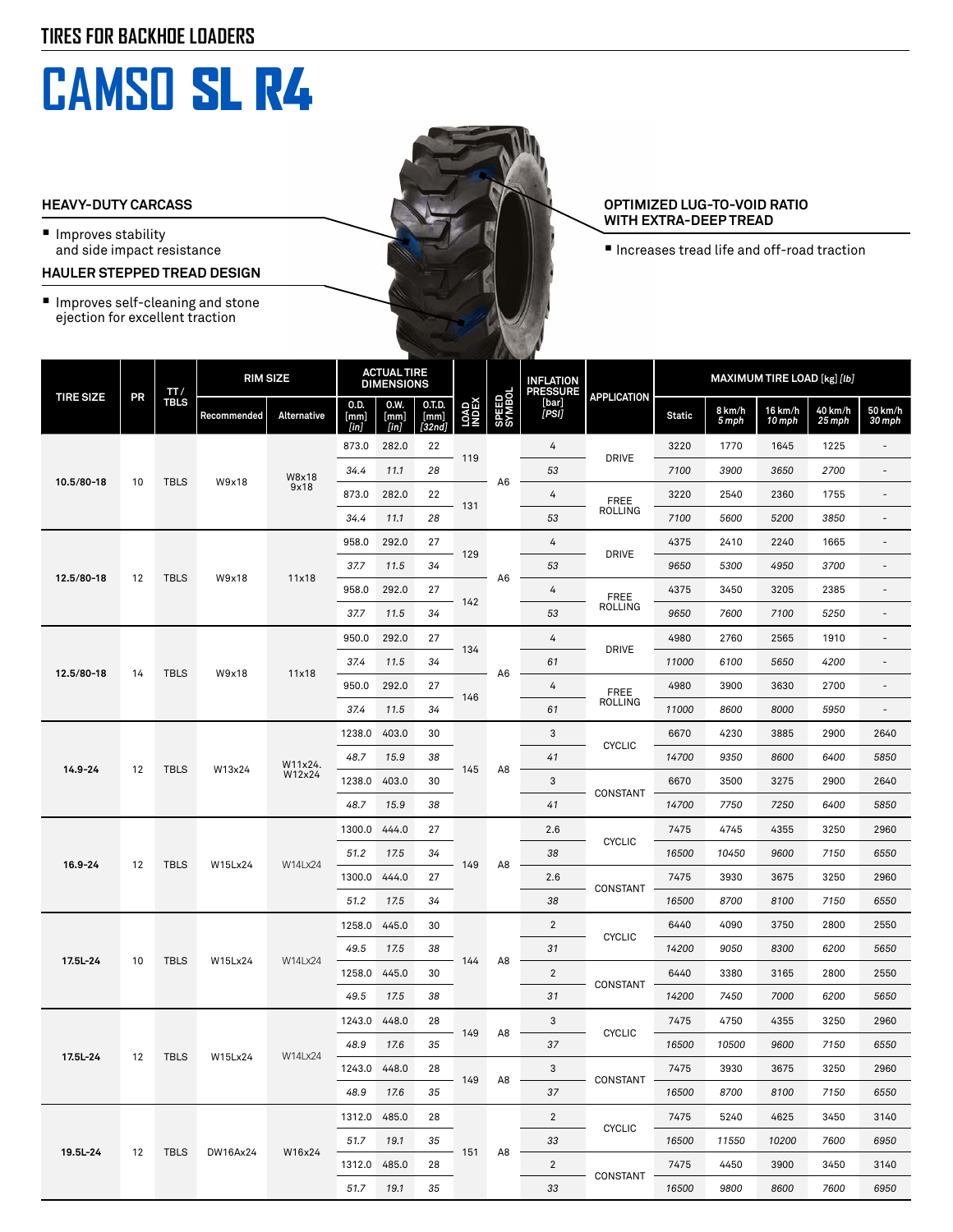

| <b>TIRE SIZE</b> | PR                | TT/<br><b>TBLS</b> | <b>RIM SIZE</b> |                          | <b>ACTUAL TIRE</b><br><b>DIMENSIONS</b> |                         |                          |              |                 | <b>INFLATION</b><br><b>PRESSURE</b> |                    | MAXIMUM TIRE LOAD [kg] [lb] |                 |                   |                   |                   |
|------------------|-------------------|--------------------|-----------------|--------------------------|-----------------------------------------|-------------------------|--------------------------|--------------|-----------------|-------------------------------------|--------------------|-----------------------------|-----------------|-------------------|-------------------|-------------------|
|                  |                   |                    | Recommended     | Alternative              | 0.D.<br>[mm]<br>[in]                    | 0.W.<br>[mm]<br>$[$ in] | 0.T.D.<br>[mm]<br>[32nd] | LOAD<br>NDEX | SPEED<br>SYMBOL | [bar]<br>[PSI]                      | <b>APPLICATION</b> | <b>Static</b>               | 8 km/h<br>5 mph | 16 km/h<br>10 mph | 40 km/h<br>25 mph | 50 km/h<br>30 mph |
| 19.5L-24         |                   | <b>TBLS</b>        | DW16Ax24        | W16x24                   | 1322.0                                  | 505.0                   | 28                       |              | A <sub>8</sub>  | 3                                   | <b>CYCLIC</b>      | 8915                        | 5890            | 5195              | 3875              | 3525              |
|                  | 14                |                    |                 |                          | 52.0                                    | 19.9                    | 35                       | 155          |                 | 37                                  |                    | 19700                       | 13000           | 11450             | 8550              | 7800              |
|                  |                   |                    |                 |                          | 1322.0                                  | 505.0                   | 28                       |              |                 | 3                                   | CONSTANT           | 8915                        | 5000            | 4380              | 3875              | 3525              |
|                  |                   |                    |                 |                          | 52.0                                    | 19.9                    | 35                       |              |                 | 37                                  |                    | 19700                       | 11050           | 9650              | 8550              | 7800              |
| 21L-24           | 12                | <b>TBLS</b>        | DW18Ax24        | W18Lx24                  | 1390.0                                  | 534.0                   | 38                       | 155          | A8              | $\overline{2}$                      | <b>CYCLIC</b>      | 8915                        | 5660            | 5195              | 3875              | 3525              |
|                  |                   |                    |                 |                          | 54.7                                    | 21.0                    | 48                       |              |                 | 31                                  |                    | 19700                       | 12500           | 11450             | 8550              | 7800              |
|                  |                   |                    |                 |                          | 1390.0                                  | 534.0                   | 38                       |              |                 | 2                                   | CONSTANT           | 8915                        | 4680            | 4380              | 3875              | 3525              |
|                  |                   |                    |                 |                          | 54.7                                    | 21.0                    | 48                       |              |                 | 31                                  |                    | 19700                       | 10350           | 9650              | 8550              | 7800              |
| 18.4-26          | 12                | <b>TBLS</b>        | W16Lx26         | DW16A.<br><b>W15Lx26</b> | 1430.0                                  | 494.0                   | 28                       | 156          | A8              | 3                                   | <b>CYCLIC</b>      | 9200                        | 5840            | 5360              | 4000              | 3640              |
|                  |                   |                    |                 |                          | 56.3                                    | 19.4                    | 35                       |              |                 | 36                                  |                    | 20300                       | 12900           | 11850             | 8850              | 8050              |
|                  |                   |                    |                 |                          | 1430.0                                  | 494.0                   | 28                       |              |                 | 3                                   | CONSTANT           | 9200                        | 4830            | 4520              | 4000              | 3640              |
|                  |                   |                    |                 |                          | 56.3                                    | 19.4                    | 35                       |              |                 | 36                                  |                    | 20300                       | 10650           | 10000             | 8850              | 8050              |
| 16.9-28          | 12                | TBLS/TT            | W15Lx28         | W14Lx28                  | 1427.0                                  | 455.0                   | 33                       | 152          | A <sub>8</sub>  | 3                                   | <b>CYCLIC</b>      | 8165                        | 5180            | 3800              | 3550              | 3230              |
|                  |                   |                    |                 |                          | 56.2                                    | 17.9                    | 42                       |              |                 | 37                                  |                    | 18000                       | 11450           | 8400              | 7850              | 7150              |
|                  |                   |                    |                 |                          | 1427.0                                  | 455.0                   | 33                       |              |                 | 3                                   | CONSTANT           | 8165                        | 4290            | 3690              | 3550              | 3230              |
|                  |                   |                    |                 |                          | 56.2                                    | 17.9                    | 42                       |              |                 | 37                                  |                    | 18000                       | 9450            | 8150              | 7850              | 7150              |
| 18.4-28          | $12 \overline{ }$ | TBLS/TT            | W16Lx28         | <b>W15Lx28</b>           | 1500.0                                  | 504.0                   | 39                       | 157          | A8              | 3                                   | <b>CYCLIC</b>      | 9490                        | 6020            | 5530              | 4125              | 3755              |
|                  |                   |                    |                 |                          | 59.1                                    | 19.8                    | 49                       |              |                 | 36                                  |                    | 20950                       | 13300           | 12200             | 9100              | 8300              |
|                  |                   |                    |                 |                          | 1500.0                                  | 504.0                   | 39                       |              |                 | 3                                   | CONSTANT           | 9490                        | 4980            | 4660              | 4125              | 3755              |
|                  |                   |                    |                 |                          | 59.1                                    | 19.8                    | 49                       |              |                 | 36                                  |                    | 20950                       | 11000           | 10300             | 9100              | 8300              |
| 16.9-30          | 14                | TBLS/TT            | W15Lx30         | W14Lx30                  | 1444.0                                  | 444.0                   | 31                       | 154          | A <sub>8</sub>  | 3                                   | <b>CYCLIC</b>      | 8625                        | 5475            | 5025              | 3750              | 3415              |
|                  |                   |                    |                 |                          | 56.9                                    | 17.5                    | 39                       |              |                 | 41                                  |                    | 19050                       | 12100           | 11100             | 8300              | 7550              |
|                  |                   |                    |                 |                          | 1444.0                                  | 444.0                   | 31                       |              |                 | 3                                   | CONSTANT           | 8625                        | 4530            | 4240              | 3750              | 3415              |
|                  |                   |                    |                 |                          | 56.9                                    | 17.5                    | 39                       |              |                 | 41                                  |                    | 19050                       | 10000           | 9350              | 8300              | 7550              |